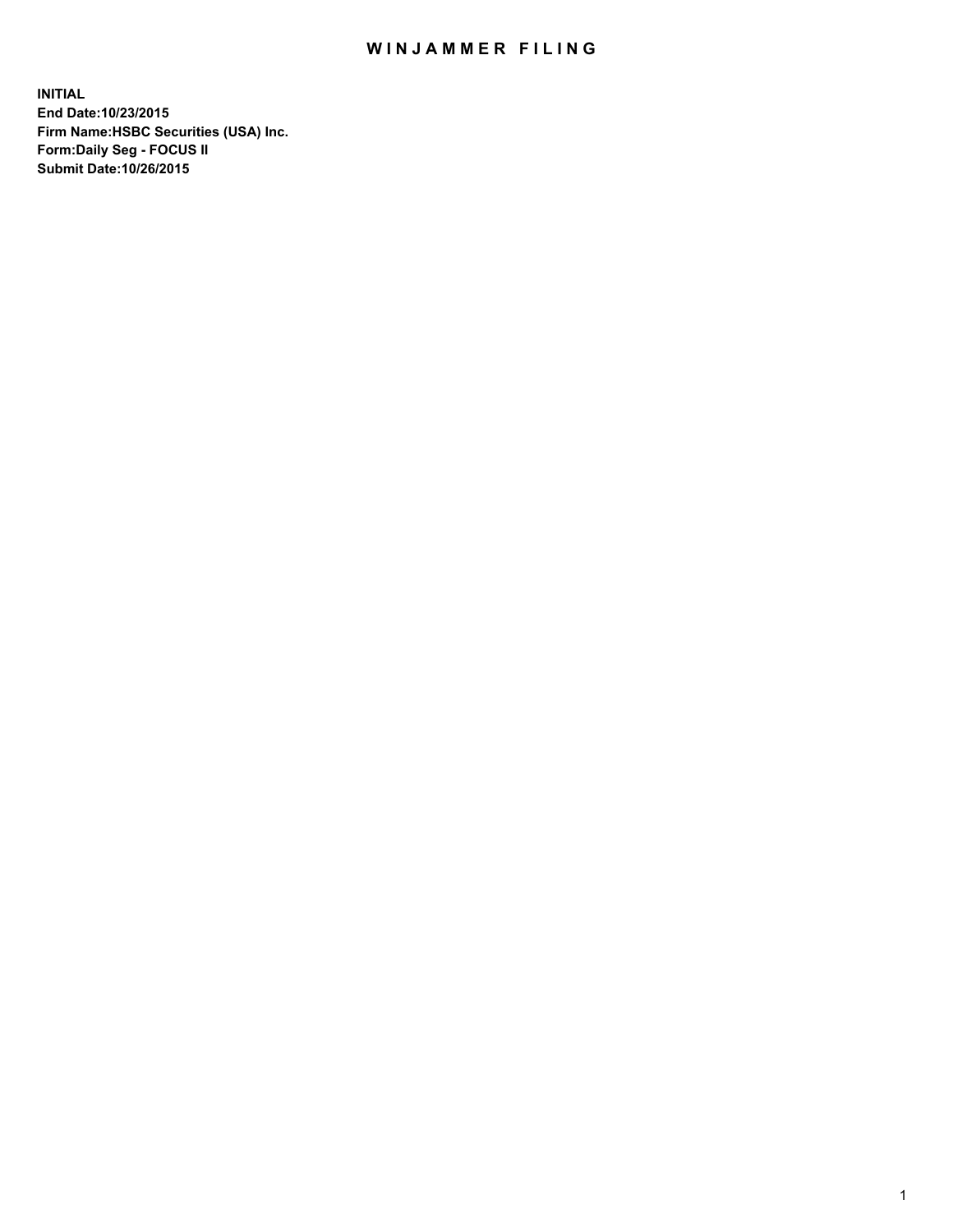## **INITIAL End Date:10/23/2015 Firm Name:HSBC Securities (USA) Inc. Form:Daily Seg - FOCUS II Submit Date:10/26/2015 Daily Segregation - Cover Page**

| Name of Company<br><b>Contact Name</b><br><b>Contact Phone Number</b><br><b>Contact Email Address</b>                                                                                                                                                                                                                         | <b>HSBC Securities (USA) Inc.</b><br><b>Steven Richardson</b><br>212-525-6445<br>steven.richardson@us.hsbc.com |
|-------------------------------------------------------------------------------------------------------------------------------------------------------------------------------------------------------------------------------------------------------------------------------------------------------------------------------|----------------------------------------------------------------------------------------------------------------|
| FCM's Customer Segregated Funds Residual Interest Target (choose one):<br>a. Minimum dollar amount: ; or<br>b. Minimum percentage of customer segregated funds required: % ; or<br>c. Dollar amount range between: and; or<br>d. Percentage range of customer segregated funds required between:% and%.                       | 110,000,000<br><u>0</u><br>0 <sub>0</sub><br>0 <sub>0</sub>                                                    |
| FCM's Customer Secured Amount Funds Residual Interest Target (choose one):<br>a. Minimum dollar amount: ; or<br>b. Minimum percentage of customer secured funds required:%; or<br>c. Dollar amount range between: and; or<br>d. Percentage range of customer secured funds required between:% and%.                           | 10,000,000<br><u>0</u><br>0 <sub>0</sub><br>0 <sub>0</sub>                                                     |
| FCM's Cleared Swaps Customer Collateral Residual Interest Target (choose one):<br>a. Minimum dollar amount: ; or<br>b. Minimum percentage of cleared swaps customer collateral required:%; or<br>c. Dollar amount range between: and; or<br>d. Percentage range of cleared swaps customer collateral required between:% and%. | 90,000,000<br><u>0</u><br>0 <sub>0</sub><br>0 <sub>0</sub>                                                     |

Attach supporting documents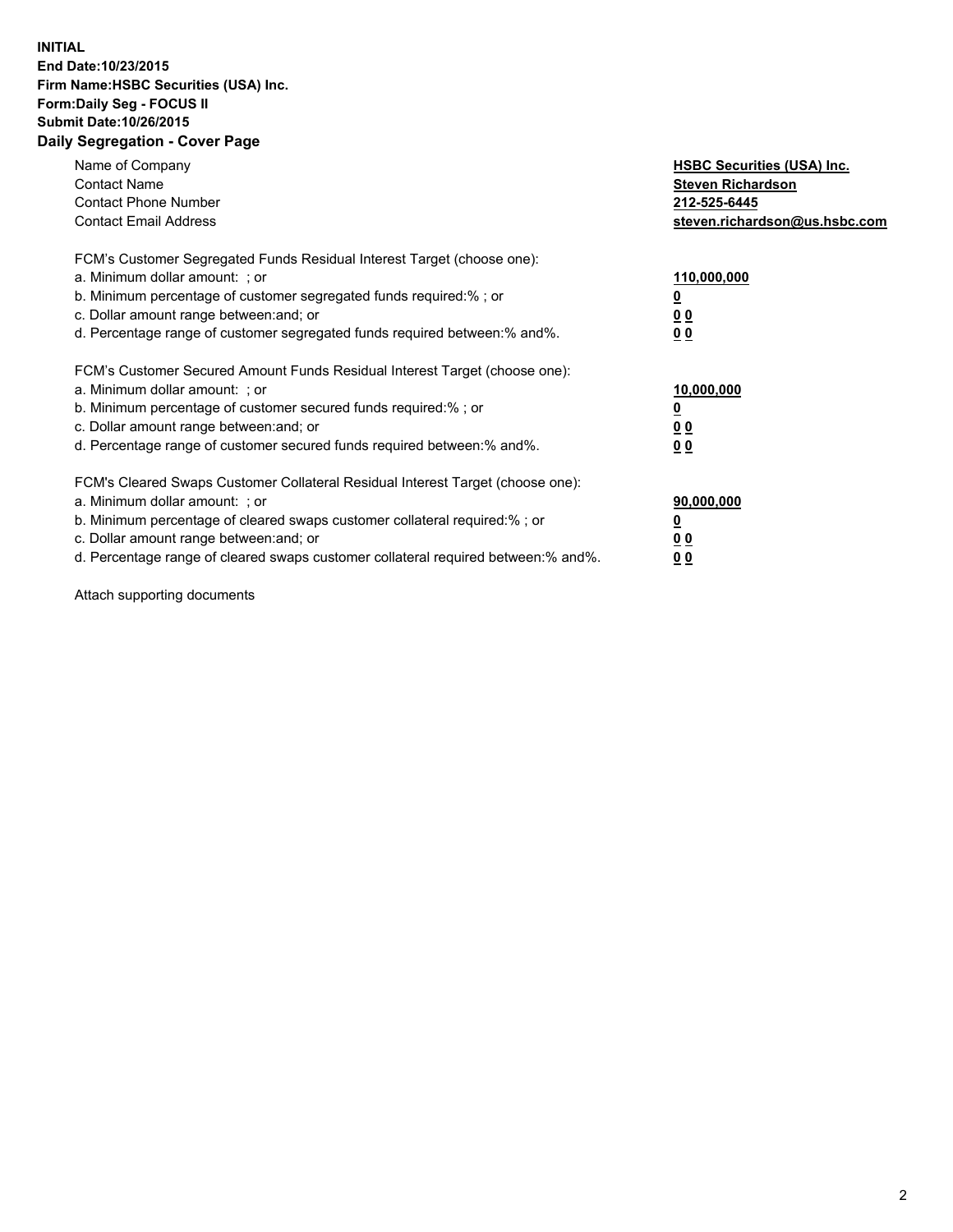**INITIAL End Date:10/23/2015 Firm Name:HSBC Securities (USA) Inc. Form:Daily Seg - FOCUS II Submit Date:10/26/2015 Daily Segregation - Secured Amounts** Foreign Futures and Foreign Options Secured Amounts Amount required to be set aside pursuant to law, rule or regulation of a foreign government or a rule of a self-regulatory organization authorized thereunder **0** [7305] 1. Net ledger balance - Foreign Futures and Foreign Option Trading - All Customers A. Cash **77,437,579** [7315] B. Securities (at market) **105,178,068** [7317] 2. Net unrealized profit (loss) in open futures contracts traded on a foreign board of trade **-44,551,163** [7325] 3. Exchange traded options a. Market value of open option contracts purchased on a foreign board of trade **0** [7335] b. Market value of open contracts granted (sold) on a foreign board of trade **0** [7337] 4. Net equity (deficit) (add lines 1. 2. and 3.) **138,064,484** [7345] 5. Account liquidating to a deficit and account with a debit balances - gross amount **24,983,004** [7351] Less: amount offset by customer owned securities **-6,643,300** [7352] **18,339,704** [7354] 6. Amount required to be set aside as the secured amount - Net Liquidating Equity Method (add lines 4 and 5) **156,404,188** [7355] 7. Greater of amount required to be set aside pursuant to foreign jurisdiction (above) or line 6. **156,404,189** [7360] FUNDS DEPOSITED IN SEPARATE REGULATION 30.7 ACCOUNTS 1. Cash in banks A. Banks located in the United States **24,049,453** [7500] B. Other banks qualified under Regulation 30.7 **0** [7520] **24,049,453** [7530] 2. Securities A. In safekeeping with banks located in the United States **59,640,971** [7540] B. In safekeeping with other banks qualified under Regulation 30.7 **0** [7560] **59,640,971** [7570] 3. Equities with registered futures commission merchants A. Cash **0** [7580] B. Securities **0** [7590] C. Unrealized gain (loss) on open futures contracts **0** [7600] D. Value of long option contracts **0** [7610] E. Value of short option contracts **0** [7615] **0** [7620] 4. Amounts held by clearing organizations of foreign boards of trade A. Cash **0** [7640] B. Securities **0** [7650] C. Amount due to (from) clearing organization - daily variation **0** [7660] D. Value of long option contracts **0** [7670] E. Value of short option contracts **0** [7675] **0** [7680] 5. Amounts held by members of foreign boards of trade A. Cash **123,605,936** [7700] B. Securities **45,537,097** [7710] C. Unrealized gain (loss) on open futures contracts **-44,551,163** [7720] D. Value of long option contracts **0** [7730] E. Value of short option contracts **0** [7735] **124,591,870** [7740] 6. Amounts with other depositories designated by a foreign board of trade **0** [7760] 7. Segregated funds on hand **0** [7765] 8. Total funds in separate section 30.7 accounts **208,282,294** [7770] 9. Excess (deficiency) Set Aside for Secured Amount (subtract line 7 Secured Statement Page 1 from Line 8) **51,878,105** [7380] 10. Management Target Amount for Excess funds in separate section 30.7 accounts **10,000,000** [7780]

11. Excess (deficiency) funds in separate 30.7 accounts over (under) Management Target **41,878,105** [7785]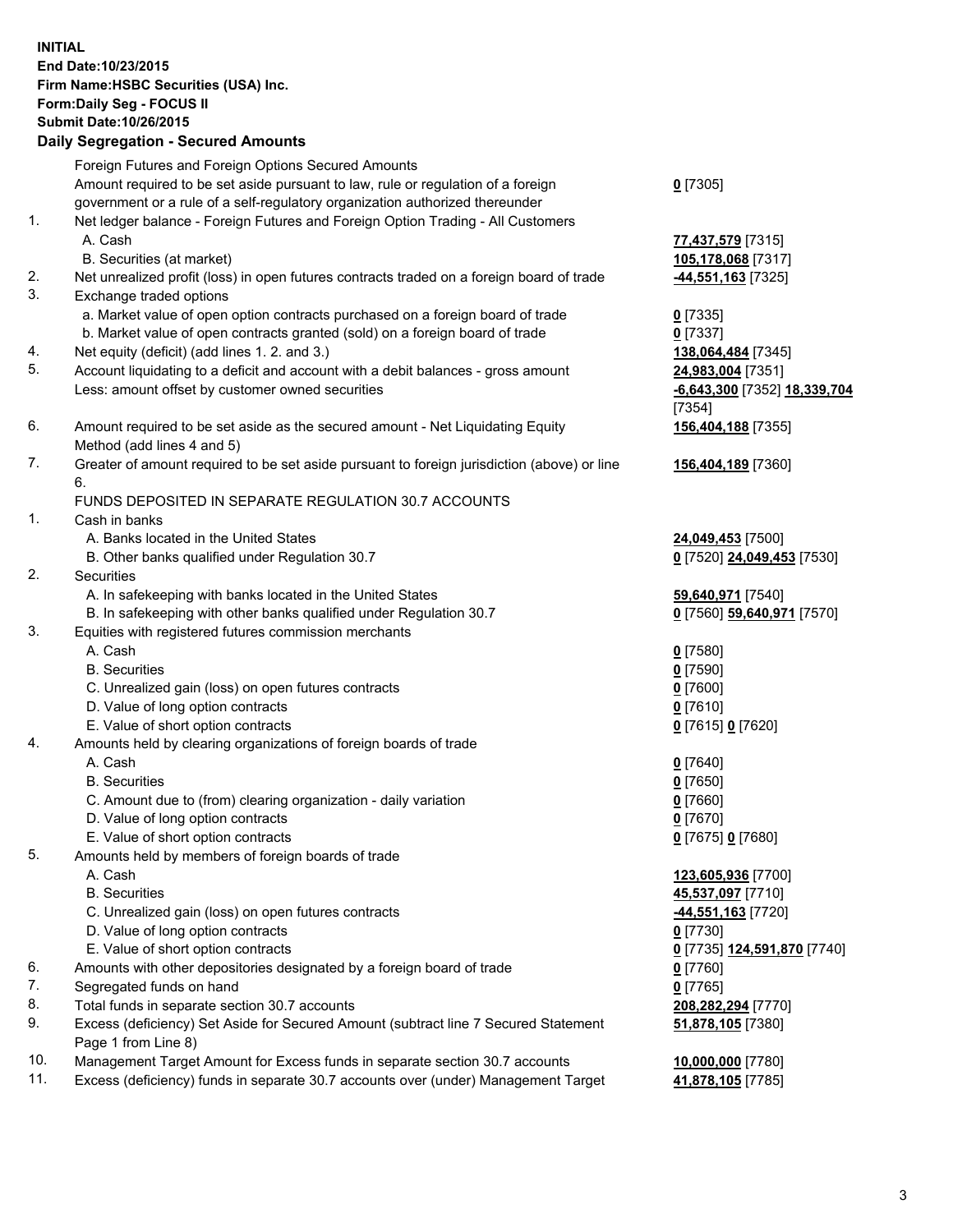| <b>INITIAL</b> | End Date: 10/23/2015<br>Firm Name: HSBC Securities (USA) Inc.<br>Form: Daily Seg - FOCUS II<br><b>Submit Date: 10/26/2015</b><br>Daily Segregation - Segregation Statement |                              |
|----------------|----------------------------------------------------------------------------------------------------------------------------------------------------------------------------|------------------------------|
|                | SEGREGATION REQUIREMENTS(Section 4d(2) of the CEAct)                                                                                                                       |                              |
| 1.             | Net ledger balance                                                                                                                                                         |                              |
|                | A. Cash                                                                                                                                                                    | <u>-59,330,330</u> [7010]    |
|                | B. Securities (at market)                                                                                                                                                  | 979,530,567 [7020]           |
| 2.             | Net unrealized profit (loss) in open futures contracts traded on a contract market                                                                                         | 433,741,843 [7030]           |
| 3.             | Exchange traded options                                                                                                                                                    |                              |
|                | A. Add market value of open option contracts purchased on a contract market                                                                                                | 146,827,858 [7032]           |
|                | B. Deduct market value of open option contracts granted (sold) on a contract market                                                                                        | -32,420,579 [7033]           |
| 4.             | Net equity (deficit) (add lines 1, 2 and 3)                                                                                                                                | 1,468,349,359 [7040]         |
| 5.             | Accounts liquidating to a deficit and accounts with                                                                                                                        |                              |
|                | debit balances - gross amount                                                                                                                                              | 17,067,546 [7045]            |
|                | Less: amount offset by customer securities                                                                                                                                 | -17,067,495 [7047] 51 [7050] |
| 6.             | Amount required to be segregated (add lines 4 and 5)                                                                                                                       | 1,468,349,410 [7060]         |
|                | FUNDS IN SEGREGATED ACCOUNTS                                                                                                                                               |                              |
| 7.             | Deposited in segregated funds bank accounts                                                                                                                                |                              |
|                | A. Cash                                                                                                                                                                    | 108,226,264 [7070]           |
|                | B. Securities representing investments of customers' funds (at market)                                                                                                     | $0$ [7080]                   |
|                | C. Securities held for particular customers or option customers in lieu of cash (at<br>market)                                                                             | 234,033,213 [7090]           |
| 8.             | Margins on deposit with derivatives clearing organizations of contract markets                                                                                             |                              |
|                | A. Cash                                                                                                                                                                    | 28,001,258 [7100]            |
|                | B. Securities representing investments of customers' funds (at market)                                                                                                     | 267,793,149 [7110]           |
|                | C. Securities held for particular customers or option customers in lieu of cash (at<br>market)                                                                             | 745,497,354 [7120]           |
| 9.             | Net settlement from (to) derivatives clearing organizations of contract markets                                                                                            | 31,103,708 [7130]            |
| 10.            | Exchange traded options                                                                                                                                                    |                              |
|                | A. Value of open long option contracts                                                                                                                                     | 146,827,858 [7132]           |
|                | B. Value of open short option contracts                                                                                                                                    | -32,420,579 [7133]           |
| 11.            | Net equities with other FCMs                                                                                                                                               |                              |
|                | A. Net liquidating equity                                                                                                                                                  | 68,993,692 [7140]            |
|                | B. Securities representing investments of customers' funds (at market)                                                                                                     | $0$ [7160]                   |
|                | C. Securities held for particular customers or option customers in lieu of cash (at                                                                                        | $0$ [7170]                   |
|                | market)                                                                                                                                                                    |                              |
| 12.            | Segregated funds on hand                                                                                                                                                   | $0$ [7150]                   |
| 13.            | Total amount in segregation (add lines 7 through 12)                                                                                                                       | 1,598,055,917 [7180]         |
| 14.            | Excess (deficiency) funds in segregation (subtract line 6 from line 13)                                                                                                    | 129,706,507 [7190]           |
| 15.            | Management Target Amount for Excess funds in segregation                                                                                                                   | 110,000,000 [7194]           |

16. Excess (deficiency) funds in segregation over (under) Management Target Amount Excess

**19,706,507** [7198]